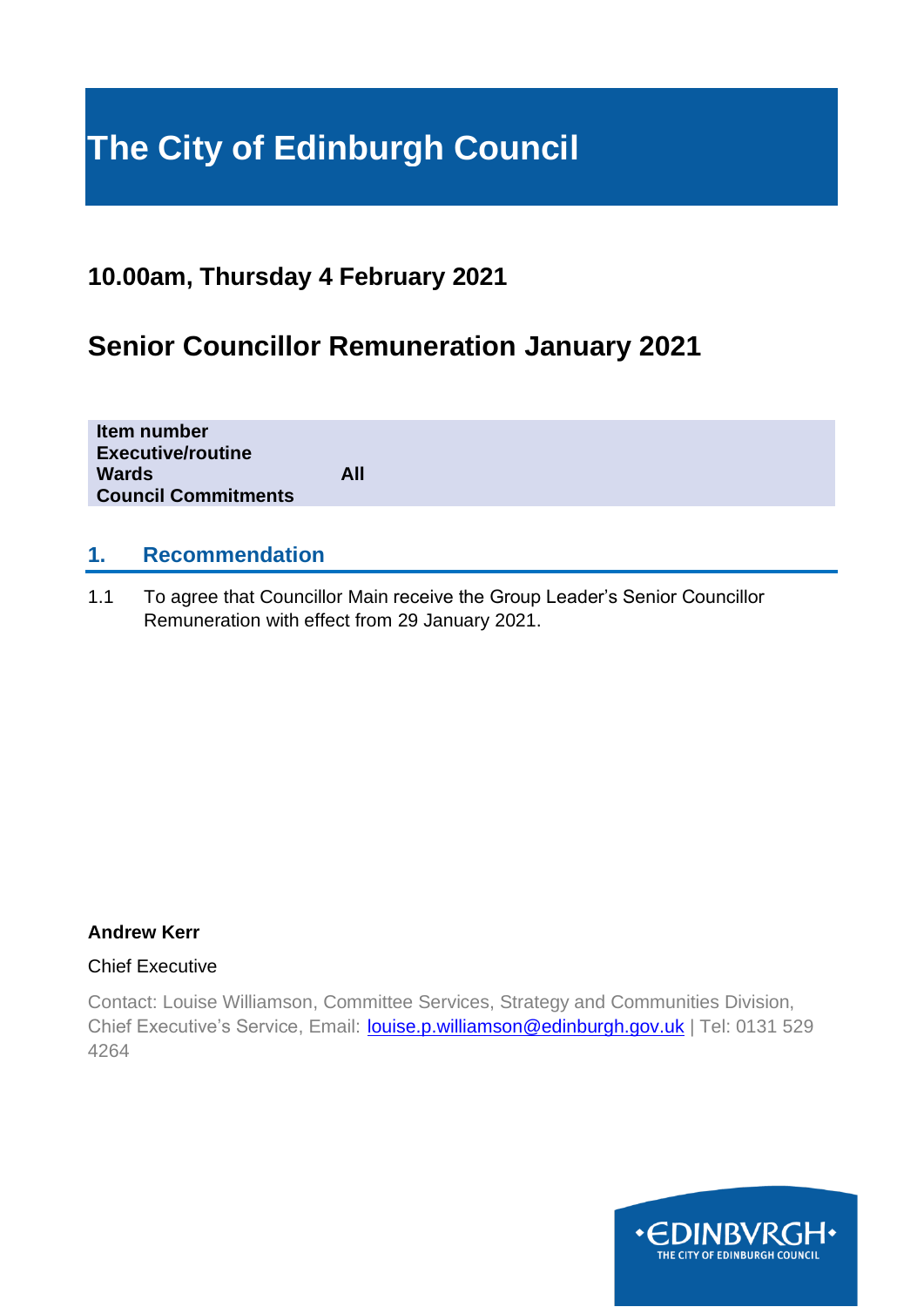**Report**

# **Senior Councillor Remuneration January 2021**

#### **2. Executive Summary**

2.1 To authorise the payment of a senior councillor allowance to Councillor Main.

#### **3. Background**

- 3.1 On 6 February 2020 the Council agreed to pay Councillor Main the Group Leader's Senior Councillor Allowance which is allocated to the Green Group
- 3.2 On 28 July 2020 the Council agreed to change this and pay Councillor Staniforth the Group Leader's Senior Councillor Allowance which is allocated to the Green Group to take effect from 29 July 2020.

#### **4. Main Report**

4.1 The Green Group appointed Councillors Main and Staniforth as co-conveners. On 28 July 2020 the Council agreed to pay the Group Leader's Senior Councillor Allowance to Councillor Staniforth. The Council is now asked to change this to Councillor Main to take effect from 29 January 2021.

#### **5. Next Steps**

5.1 Not applicable.

#### **6. Financial impact**

6.1 This allowance is contained within the Council's budget for councillor remuneration.

#### **7. Stakeholder/Community Impact**

7.1 None